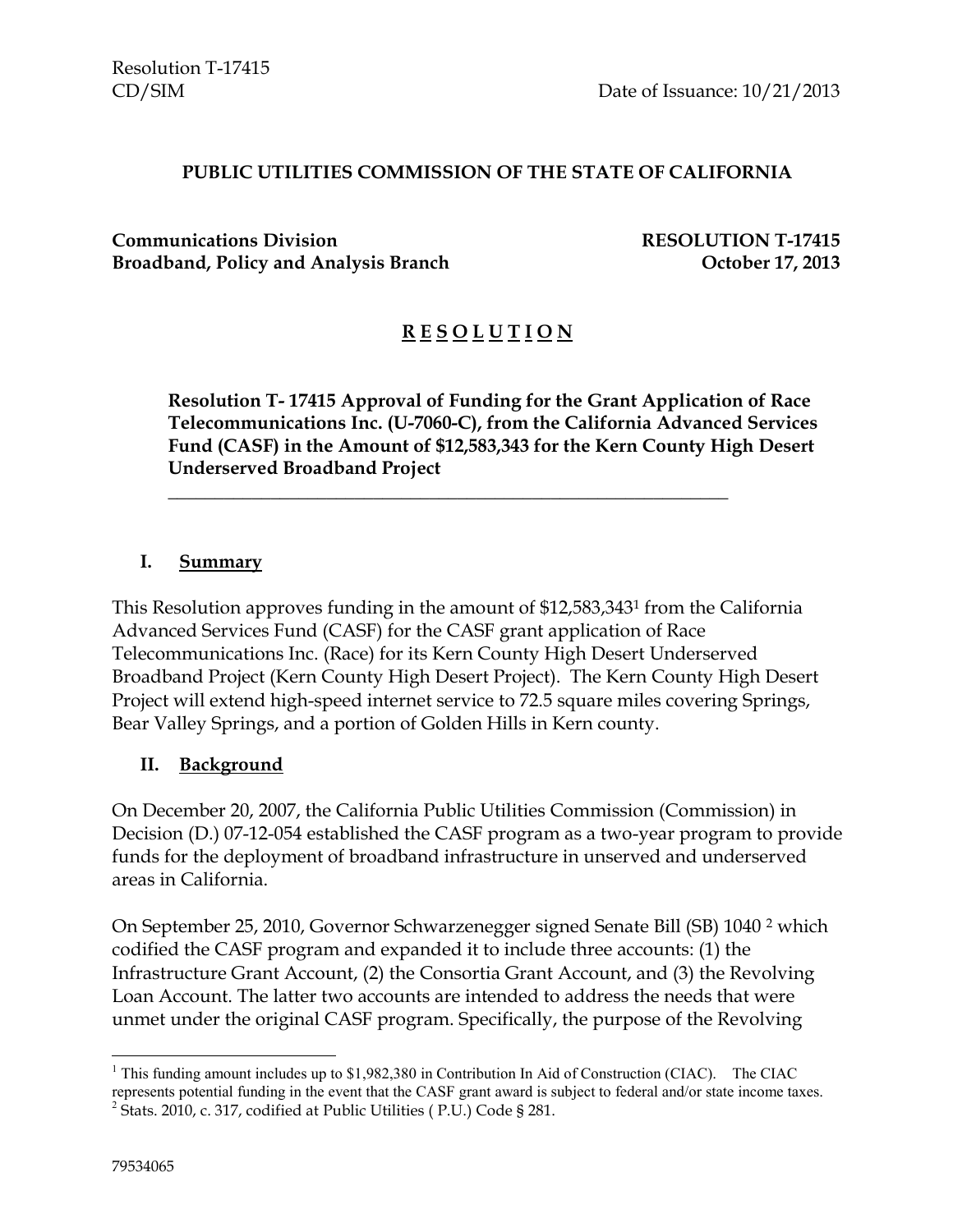Loan Account is "to finance capital costs of broadband facilities not funded by a grant from the Broadband Infrastructure Grant Account."<sup>3</sup> SB 1040 also expanded the CASF fund from \$100 million to \$225 million with the addition of \$100 million to the Infrastructure Grant Account, and allocation of \$10 million and \$15 million to the Consortia Grant Account and the Revolving Loan Account, respectively.<sup>4</sup>

On February 1, 2012, the Commission approved D.12-02-015 to implement new guidelines for the Infrastructure Grant and Revolving Loan Accounts. Key provisions of the Decision include:

- A maximum CASF grant award of 70 percent of project costs for unserved areas and 60 percent for underserved areas;
- A definition of an underserved area, "where broadband is available, but no wireline or wireless facilities-based provider offers service at advertised speeds of at least 6 mbps download and 1.5 mbps upload;" and
- A Revolving Loan Program to provide supplemental financing for projects also applying for CASF grant funding (up to 20% of projects costs, with a maximum of \$500,000), utilizing the same project and applicant eligibility requirements as the Infrastructure Grant Program.

Consequently, on May 10, 2012, the Commission approved Resolution T-17362 which established the application deadlines for the CASF Broadband Infrastructure Grant Account and the Revolving Loan Account as follows:

- October 1, 2012, for unserved areas;
- February 1, 2013, for underserved areas not previously funded by the CASF and hybrid projects that cover both unserved and underserved areas; and,
- A date to be determined for projects in underserved areas where the existing broadband infrastructure was partially funded by a CASF grant.

On February 1, 2013, Race, a California Local Exchange Carrier (CLEC), submitted an application for CASF funding in the underserved area of High Desert in Kern County.

 $\overline{a}$ 

<sup>3</sup> P.U. Code § 281(e).

<sup>4</sup> P.U. Code § 281(b)(1).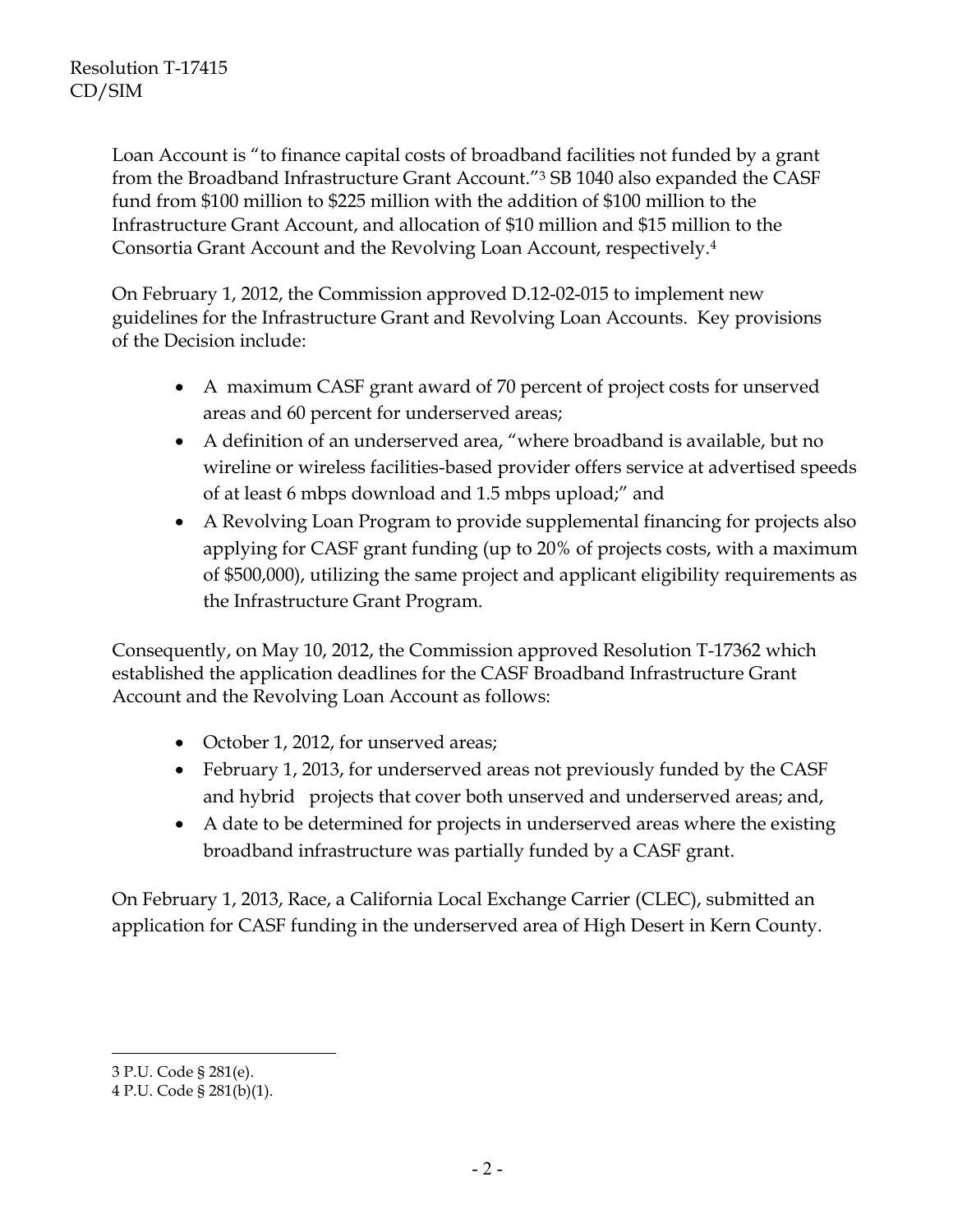# **III. Notice/Protests**

Communications Division (CD) staff posted the proposed area project map, census block groups (CBGs) and zip codes lists by county for the Kern County High Desert Project on the Commission's CASF website page under "Pending New CASF Applications to Offer Broadband as of February 11, 2013." CD received two challenges, as described below, to the proposed project areas.

# **IV. Discussion**

This Resolution adopts CD's recommended CASF funding award of \$12,583,343 for the Kern County High Desert Project. This award represents 60% of the total project cost of \$19,650,652. Key project information and maps are shown on pages A-1 through A-4 of Appendix A.

# A. Project Overview

Race has a Certificate of Public Convenience and Necessity (CPCN) (U-7060-C) and has been a fiber-based CLEC provider of next generation VoIP/Digital telephone, video, IPTV as well as traditional cable/satellite TV for the past 10 years.

The proposed Kern County High Desert Project area is an underserved area that currently does not have access to wireline broadband service at served speeds and where wireless broadband speeds are less than 6 Mbps download and 1.5 Mbps upload. When completed, the project will provide broadband access to households at speeds of 1 Gigabits per second (Gbps) download and 100 Mbps upload.

The Kern County High Desert Project is intended to extend high-speed internet service over a 72.5 square mile area through the expansion of fiber-to-the-premises (FTTP) Last Mile network deployment into the remote area of Kern County. This expansion will bring high speed internet access to 4,371 households in the Kern County High Desert of Springs, Bear Valley Springs, and a portion of Golden Hills areas. The Census Block Group (CBGs) impacted by the project are: 60290060021, 60290060031, 60290060041, 60290060061, 60290060062, 60290060063, 60290060071, 60290060072, 60290060073, 60290060081, 60290060082, 60290060083, and 60290060084.

Race has targeted these areas for broadband deployment because of the existence of customer demand and because it determined the project is economically feasible with the assistance of the 60% CASF grant of \$12,583,343 to join Race funding of \$7,067,309. The CASF grant that Race requested includes \$1,982,380 for Contribution In Aid of Construction (CIAC), which is intended to fund any federal and/or state income taxes that may apply on the CASF grant award. The applicant will not receive the CIAC, if the CASF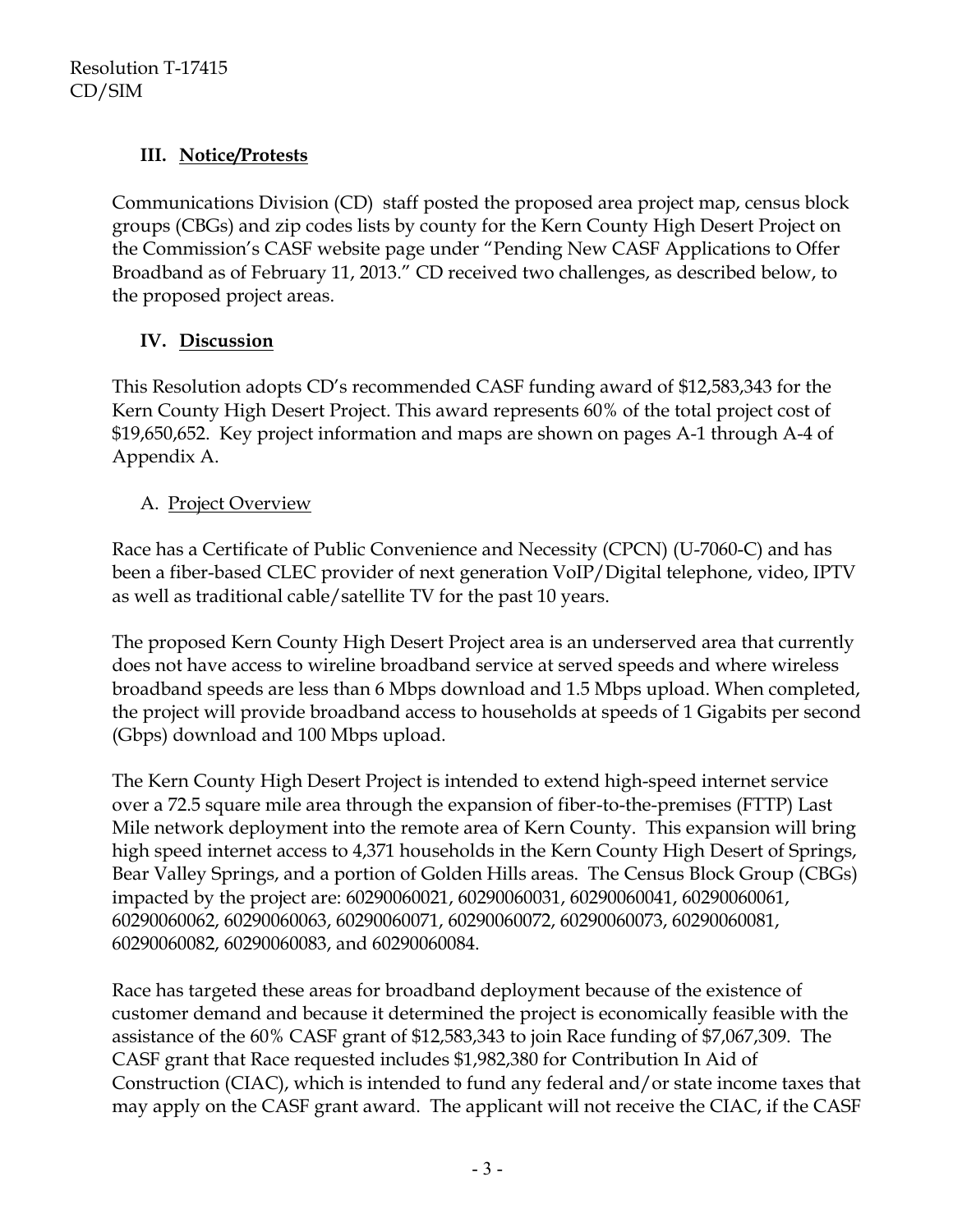grant is not taxed. CD staff will be contacting the federal and state taxing authorities to obtain confirmation regarding the applicability of CIAC on CASF grant awards and will notify the applicant of the outcome.

The network will be a complete end-to-end fiber optic network from the internet source at One Wilshire in Los Angeles to the end-user premises. The network will be entirely standards-based and will be designed upon Open Systems Interconnection (OSI) standards which enable any vendors' equipment using OSI standards, to interconnect seamlessly and operate compatibly with other OSI network elements. Race will have a fiber connection from the Mojave Air and Space Port central office to the project area. A regional fiber network will be deployed in the proposed project area to serve residents and businesses.

Race has committed to a broadband pricing plan under the terms shown below for twoyears, starting from the beginning date of service:

Rate:

| <b>Monthly Recurring</b>                              |       |
|-------------------------------------------------------|-------|
| Residential                                           |       |
| Entry Level Speed 25 Mbps Down and 15 Mbps Up         | \$25  |
| Mid-Level Speed 100 Mbps Down and 50 Mbps Up          | \$100 |
| Max Level Speed 1000 Mbps Down and 100 Mbps Up        | \$150 |
| Other Optional Tier Speed 50 Mbps Down and 25 Mbps Up | \$65  |
| <b>Business</b>                                       |       |
| Entry Level Speed 25 Mbps Down and 15 Mbps Up         | \$60  |
| Mid-Level Speed 100 Mbps Down and 50 Mbps Up          | \$200 |

#### B. Project Qualification

To qualify under the CASF program, the applicant is required to submit proof that the area is unserved or underserved by submitting shapefiles of the proposed project. CD reviews the submitted shapefiles by comparing them with United States 2010 Census data and the California Broadband Availability map, which contains broadband availability data as of June 30, 2012. Once CD determines that the area is eligible either as an unserved or underserved area, CD staff evaluates all other information submitted by the applicant to determine if the project meets the requirements as outlined in D.12-02-015. Other information CD review includes: proof of a CPCN from the Commission; descriptions of current and proposed broadband infrastructure; number of potential subscriber households and average incomes; project construction schedule; project budget; proposed pricing and commitment period for new subscribers; and financial viability of the applicant.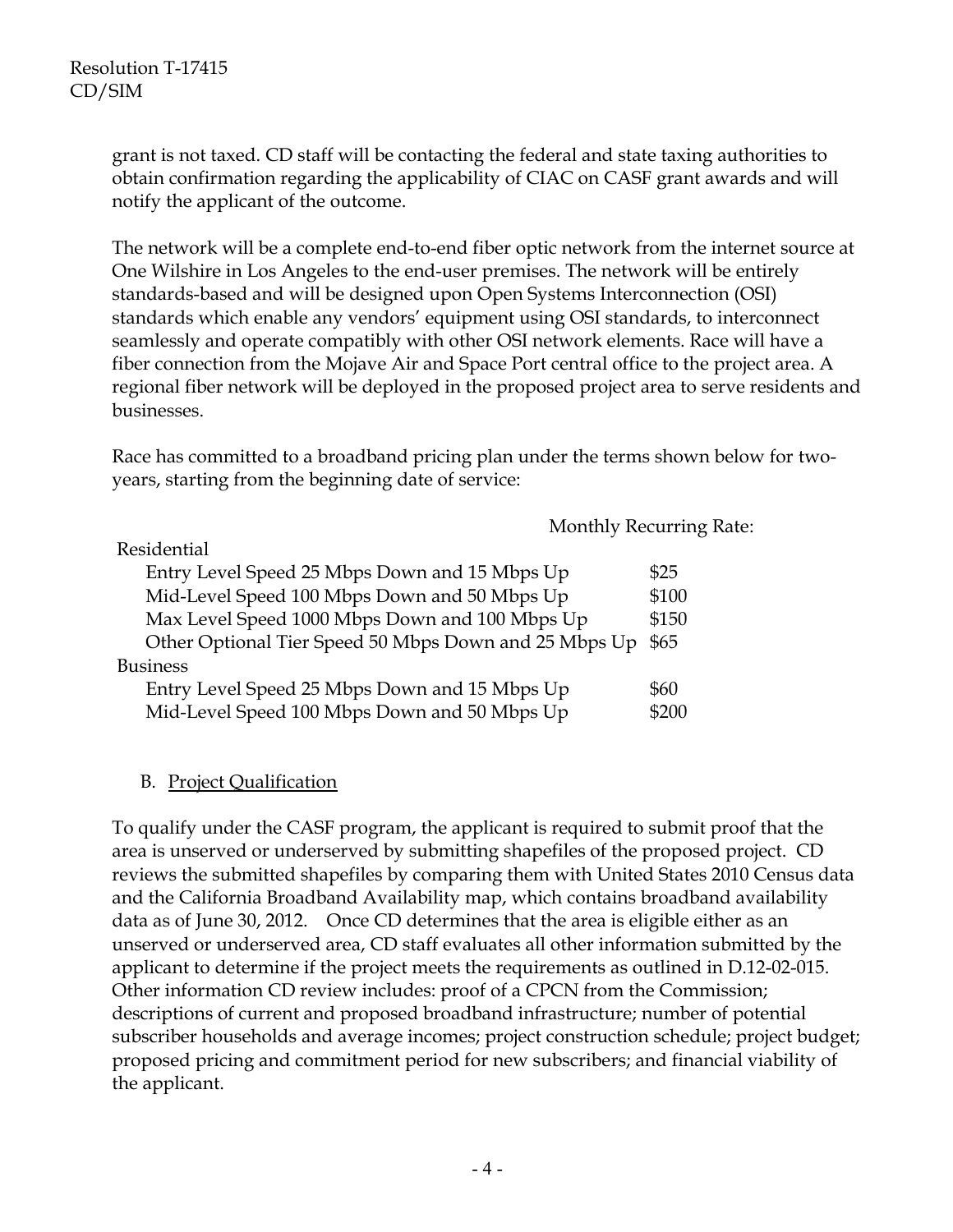$\overline{a}$ 

As an initial step in the review of Race's application, CD checked the CBGs as submitted in the project application and corrected the CBGs as submitted to conform to the 12-digit format and the 2010 Census. Race agreed with these adjustments. Additionally, CD checked the CBGs submitted in the project application to determine that the project was indeed underserved. In doing so, CD found broadband availability at served speeds by Satellite providers such as Skycasters, Hughes, and ViaSat. However, as adopted in D.12- 02-015, the Commission does not consider satellite broadband service in CASF project evaluation, unless the satellite project in an area was previously funded by the CASF.<sup>5</sup> CD also found that the northwest and northeast portions of the project show broadband availability from Verizon Wireless and Bright House Networks, respectively, at served speeds, based on data found in the California Interactive Broadband Map. These Census Blocks on the Northwest side are: 060290060081117, 060290060081113, 060290060081119, 060290060081106, 060290060081115, 060290060081107, and the Census Blocks on the Northeast side are: 060290060031011, 060290060031012, 060290060031013, 060290060031014, 060290060031017, and 060290060031023. Race Telecommunications agreed to remove these served areas from its proposal and submitted a revised project area on April 4, 2013, including an updated proposed project budget and deployment schedule. The proposed project budget slightly changed to take into account the removal of areas specified above and latest cost of the equipment and labor which resulted to the requested CASF funds of \$12,583,343.

On March 11, 2013, Verizon challenged the application stating that wireless carriers continue to build-out their 4G LTE networks. Verizon's challenge was very vague and did not contain information sufficient to determine if Verizon was challenging the entire project proposal or just a specific area of the project. On March 27, 2013, CD staff requested that Verizon clearly identify what areas of the project, by census block, it was challenging and to provide CD with the following information: number of subscribers by census block and speed tier, speed tests with a description on how the speed tests were conducted and what tools where used, and the address of the location of where the speed tests were performed to help determine if in fact the area is served. Verizon did not provide a response or any further information on the challenge and therefore CD staff considers Verizon's challenge unsubstantiated. On April 2, 2013, CD staff e-mailed Verizon confirming that Verizon did not provide a response and informed Verizon that CD will continue to consider the majority of the project as eligible for CASF funding. Subsequently, on June 7, 2013, CD issued a letter to the applicant, with a copy to Verizon, stating that the majority of the project is eligible for CASF funding after removal of minor areas that are served. Verizon did not contest the conclusion.

 $<sup>5</sup>$  This determination was based on the limited speed capabilities of satellite services, the cost to the</sup> consumer, high latency, and unreliability known at the time of the decision, D. 12-02-015 at 13-15. Since that time, like other technologies, satellite services have improved.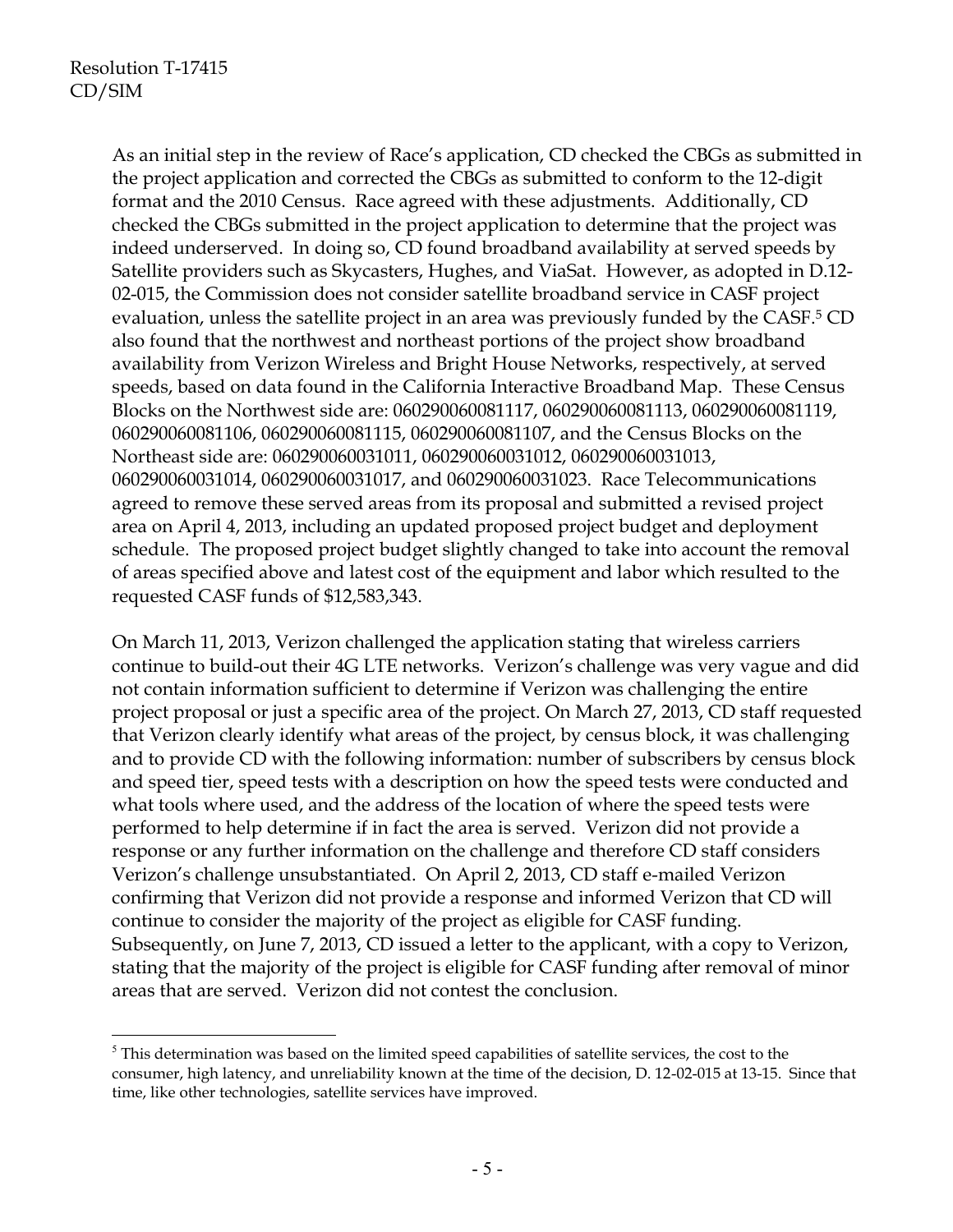Since Race's submission of its CASF project application, Round 7 broadband availability data, which contains information up to December 31, 2012, shows reported maximum advertised mobile broadband availability in the project area from Verizon at speeds greater than 6 Mbps down and 1.5 Mbps up.<sup>6</sup> However, CD staff has not been able to validate the reported maximum advertised mobile broadband speeds for the majority part of the proposed project area. CD validates reported advertised speeds by conducting drive tests at 1,200 points within the state. CD inputs these tests into an interpolation model to predict speeds in areas outside of the drive tested points. The model will report a "not-validated" status where the predicted speeds are slower than the advertised speeds. There are two test points located in the proposed project area, of which one point validates Verizon's maximum advertised speed in a very small portion of the project area, while the second test point shows speeds of less than 6 Mbps down and 1.5 Mbps up. The predictive model reported most of the project area as "not-validated". Although the Commission in D.12-02-015 did not include broadband performance measures other than speed, the wireless broadband service offerings located in the project area are subject to restrictive data caps and higher prices than the proposed project's service offering which contain no explicit data caps. Appendix B shows advertised wireless and satellite broadband service data caps and prices in the project area.

#### C. Project Evaluation and Recommendation for Funding

CD evaluated the application with respect to the scoring criteria defined in D.12-02-015, Appendix 1, Section VIII (Scoring Criteria). The Scoring Criteria includes: (i) Funds Requested per Potential Customer, (ii) Speed, (iii) Financial Viability, (iv) Pricing, (v) Total Number of Households in the Proposed Area, (vi) Timeliness of Completion of Project, (vii) Guaranteed Pricing Period, and (viii) Low-Income Areas. In addition, five (5) bonus points are added to the score of an applicant that is able to submit local government and community endorsements or letters of support.

Staff recommends this project for funding, because it has an above average overall score relative to the other projects. It scored high in the areas of funds requested per customer, total number of households in the proposed area and speeds offered. This project requested \$2,879 per potential customer household with a total of 4,371 potential customer households in its project area. Additionally, it is offering maximum advertised speeds of 1 Gigabits per second (Gbps) download and 100 mbps upload. The project also encompasses over twenty anchor institutions which may benefit from this project. The fiber network will pass all the anchor institutions in the project area and will give them access to broadband services.

 $\overline{a}$  $6$  The California Interactive Broadband Map will reflect Round 7 data in the near future.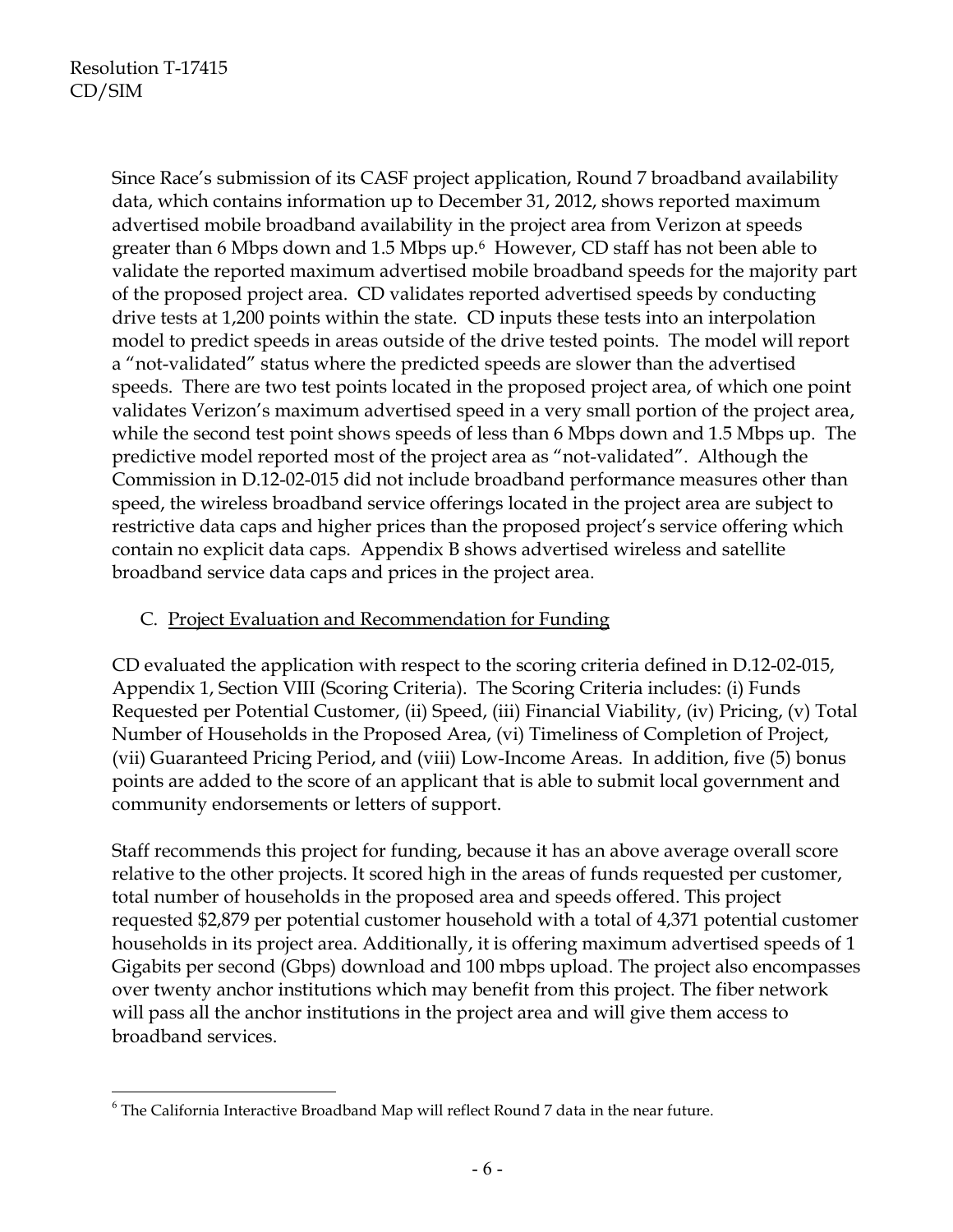The Eastern Sierra Connect Regional Broadband Consortium submitted a letter supporting Race's Kern County High Desert Project, which states that this broadband project will serve the rural and business communities and it helps to close the digital divide in the area.

CD concluded that the Kern County High Desert Project meets CASF funding requirements with respect to the following factors:

- Speed– the proposed speed offering of 1 Gbps download and 100 mbps upload complies with the benchmark set by the Commission
- Service area- is determined to be underserved and covers 72.5 square miles
- Matching Funds of 40% of project cost– the applicant has certified that the matching funds will come from their capital budget; the submitted balance sheet, income and cash flow statements show that the applicant is overall financially viable and has the financial capability to match the funds
- Price commitment period- the applicant has committed to a pricing plan of two years as required
- Deployment schedule– the project will be completed within 23 months, within the 24 month period construction timeline required

Based on its review, CD determined that Race's grant application qualifies for funding as an underserved area and meets the requirements of D.12-02-015. CD recommends Commission approval of CASF funding for Race's Kern County High Desert Project.

CD staff finds that funding the Race's Kern County High Desert Project aligns with CASF's goal to encourage the deployment of high-quality advanced information and communications technologies to all Californians to promote economic growth, job creation, and substantial social benefits.

# D. Safety Impact

The deployment of this project will improve connectivity to the surrounding areas and a number of anchor institutions. The project will deliver high speed Internet connections that will facilitate the transmission of data and communications amongst first responders and to the public. There are a number of community anchor institutions in the project area that includes emergency first responder services, police and fire departments, schools, library, hospitals, ambulance services, and a prison that will potentially benefit from the broadband project. The following lists such institutions:

Tehachapi Unified School District

- District Office
- 3 Elementary schools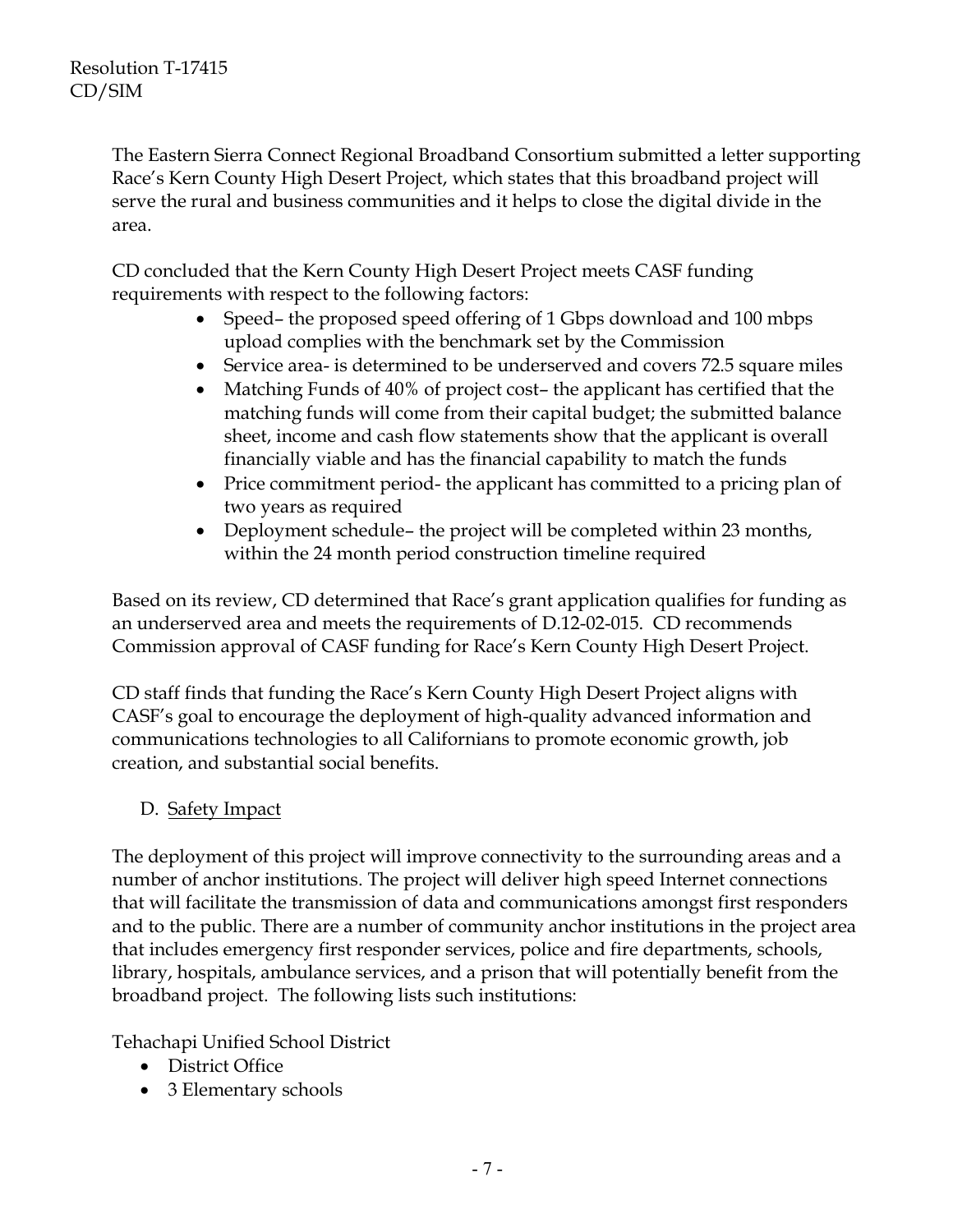Resolution T-17415 CD/SIM

- 1 Junior High
- 1 High school

Valley Oaks Charter School (Kern County Superintendent of schools site)

Tehachapi City

- City Hall
- Police Department
- Water Department
- Airport

Bear Valley Community Service District

- Office
- Bear Valley police department
- Water department

Stallion Springs Community Service District

- Office
- Stallion Springs Police department
- Water department

Alpine Forest Home Owners Association

- Office
- Water district

#### Golden Hill Community Service District

- District office
- Water department

California Correctional Institute (State prison)

Kern County Public Library

#### Kern County Fire Department

- Airport
- City of Tehachapi
- Bear Valley
- Stallion Springs

Hall Ambulance – 2 locations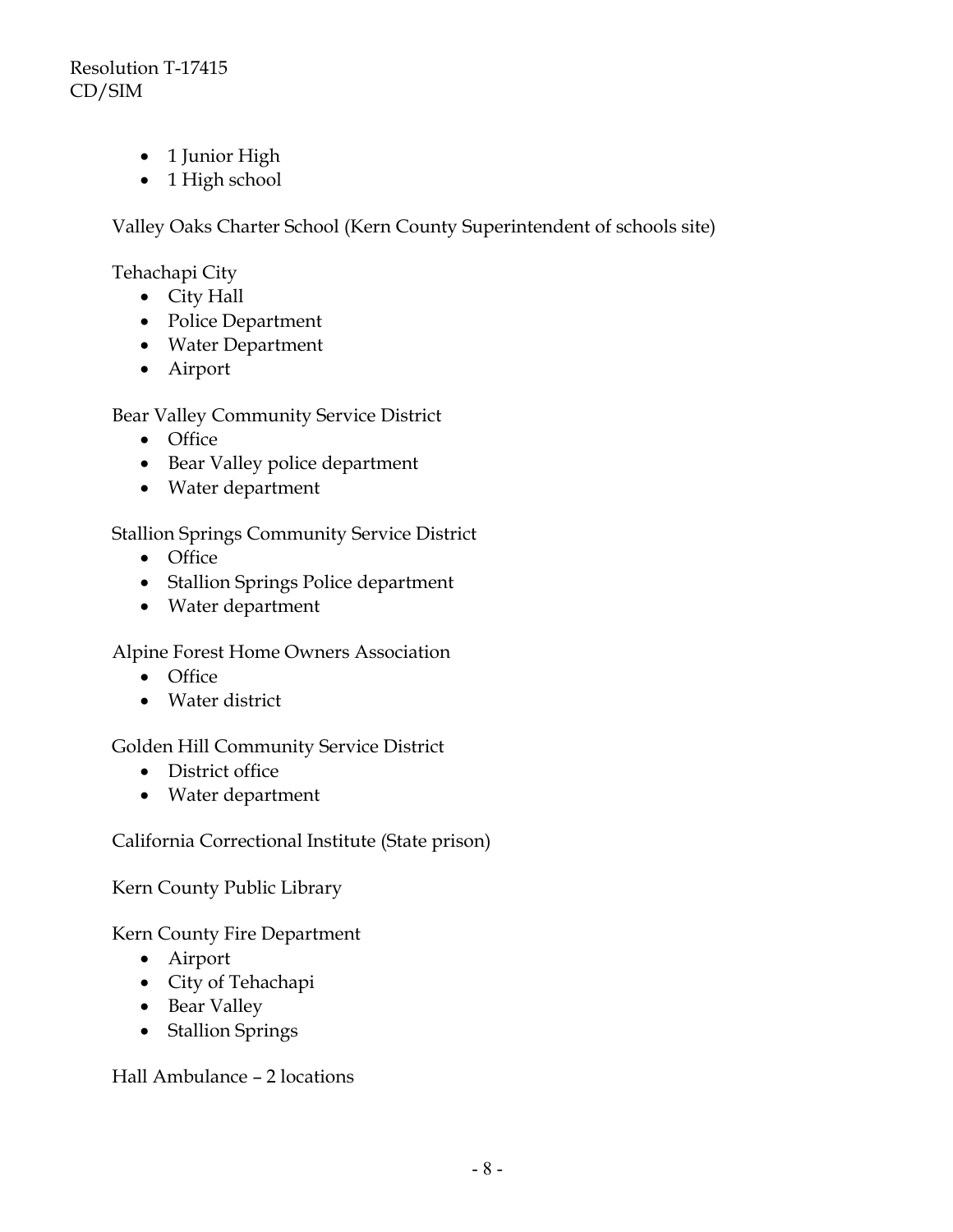### **V. Compliance Requirements**

Race is required to comply with all the guidelines, requirements, and conditions associated with the granting of CASF funds as specified in D.12-02-015. Such compliance includes, but is not limited to the following:

# A. California Environmental Quality Act (CEQA)

All CASF grants are subject to CEQA requirements unless the project is statutorily or categorically exempt pursuant to the CEQA Guidelines.

Race proposes a complete end-to-end fiber optic network from the internet source at One Wilshire in Los Angeles to the end-user premises. This Project will deploy long haul fiber from the Mojave Air and Space Port to the local region and it will establish a regional Central Office and collocation facility build a regional backbone and establish local fiber rings. Race has provided the Commission with construction plans for the Kern County High Desert Project area. The project consists of laying regional backbone fiber, which will be Corning brand or equivalent, 48-144 count Single Mode OSP, and provisioning innercity distribution and backbone fiber consisting of 48-96 Single Mode OSP. Race will use 21 miles of available Dark Fiber, install 12 Calix ODC-1000 FTTP Pedestal Cabinets and 11 Clearfield 864 Panel Pedestal Cabinets, install an additional 21 miles of regional backbone fiber, and build three local distribution rings. The project would be capable of serving 100% of the residents and businesses in the designated markets. At this time final engineering is not complete, but Race's best estimate based on preliminary engineering is possible to locate between 70%-90% of the fiber aerially on existing facilities. The remainder would be installed in roadside trenches.

Race proposes to conduct all work in already disturbed land, active right of ways and on and in existing infrastructures with no forest, agricultural land or landmarks disturbed. Race included the following measures to ensure that cultural or archeological sites are not disturbed during trenching activities: Race will hire an archeologist prior to final engineering in order to ensure that cultural resources are avoided; Race will perform a records search at the Southern San Joaquin Valley Information Center at California State University Bakersfield, archival research to identify any areas with high potential for buried historical-period archeological sites, geoarcheological research to identify areas with high potential for buried prehistoric archeological sites, and prepare a report to be submitted to Commission staff documenting the study results. Race will use the study results in designing the final project to avoid cultural resources by either rerouting planned trenching or delivering the fiber aerially instead of trenching.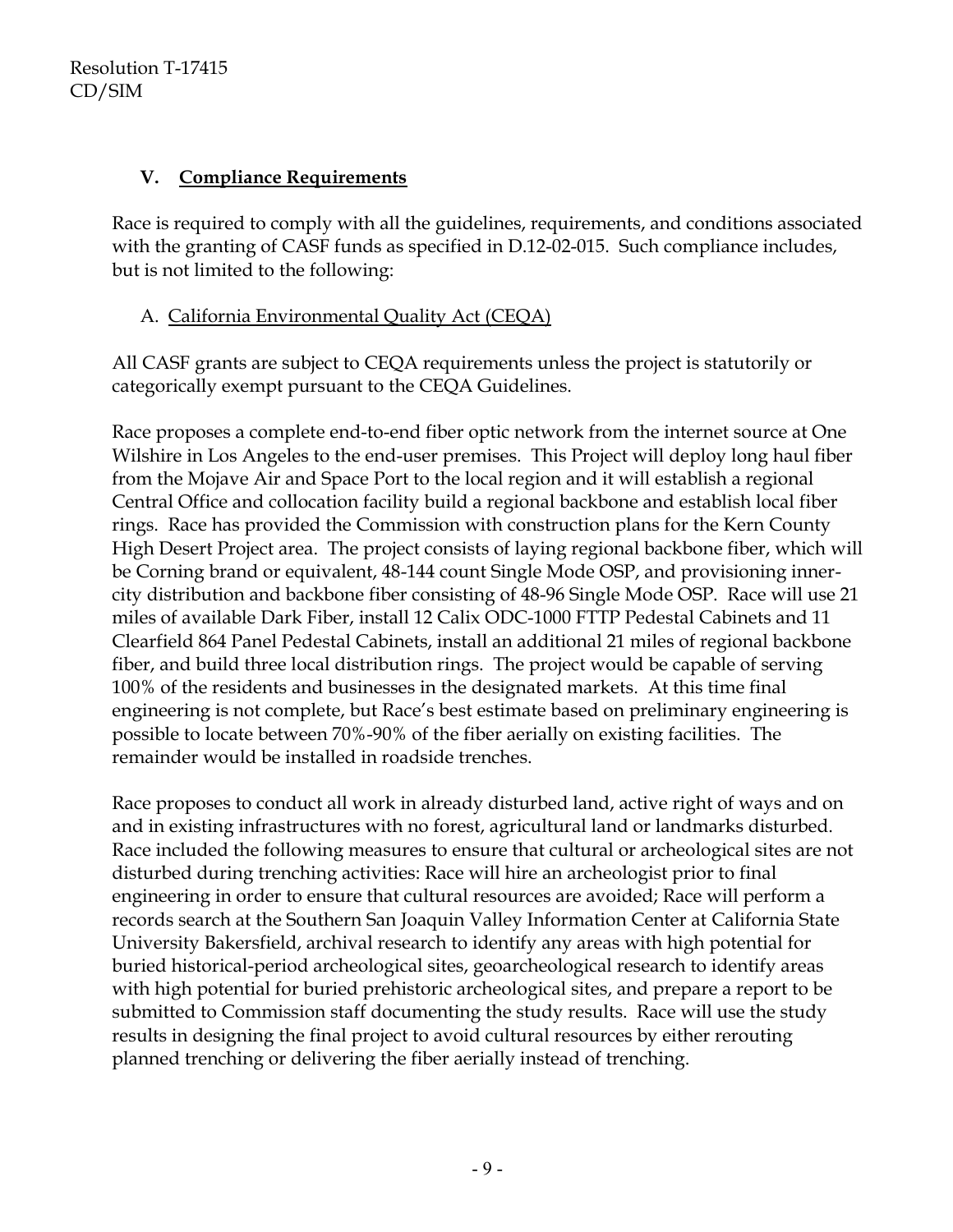Based on the above information, the project qualifies for the following categorical exemptions from CEQA: CEQA Guidelines Section 15303 – New Construction or Conversion of Small Structures, involving construction, installation, and/or conversion of limited numbers of new and/or existing facilities/structures, and CEQA Guidelines Section 15304 – Minor Alterations to Land, involving minor trenching and backfilling where the surface is restored.

# B. Deployment Schedule

The Commission expects Race to complete the project in 23 months from the start date. If the applicant is unable to complete the proposed project within the 23-month timeframe requirement established by the Commission, Race must notify the CPUC as soon as it becomes aware of this prospect. The Commission may reduce payment for failure to notify the CD Director and timely complete the project. In D.12-02-015, the Commission required complete build-out of a CASF-funded project within 24 months from approval of the application.

# C. Execution and Performance

CD staff and the CASF grant recipient shall determine a project start date after the CASF grant recipient has obtained all approvals. Should the recipient or contractor fail to commence work at the agreed upon time, the Commission, upon five (5) days written notice to the CASF recipient, reserves the right to terminate the award.

In the event that the CASF recipient fails to complete the project, in accordance with the terms of approval granted by the Commission, the CASF recipient must reimburse some or all of the CASF funds that it has received.

The CASF grant recipient must complete all performance under the award on or before the termination date of the award.

# D. Performance Bond

The Commission does not require a performance bond if the applicant certifies that the percentage of the total project costs it is providing comes from their capital budget and is not obtained from outside financing. In its application, Race certified that the percentage of the total project costs it is providing will come from its existing capital budget. Therefore, a performance bond is not required for this project.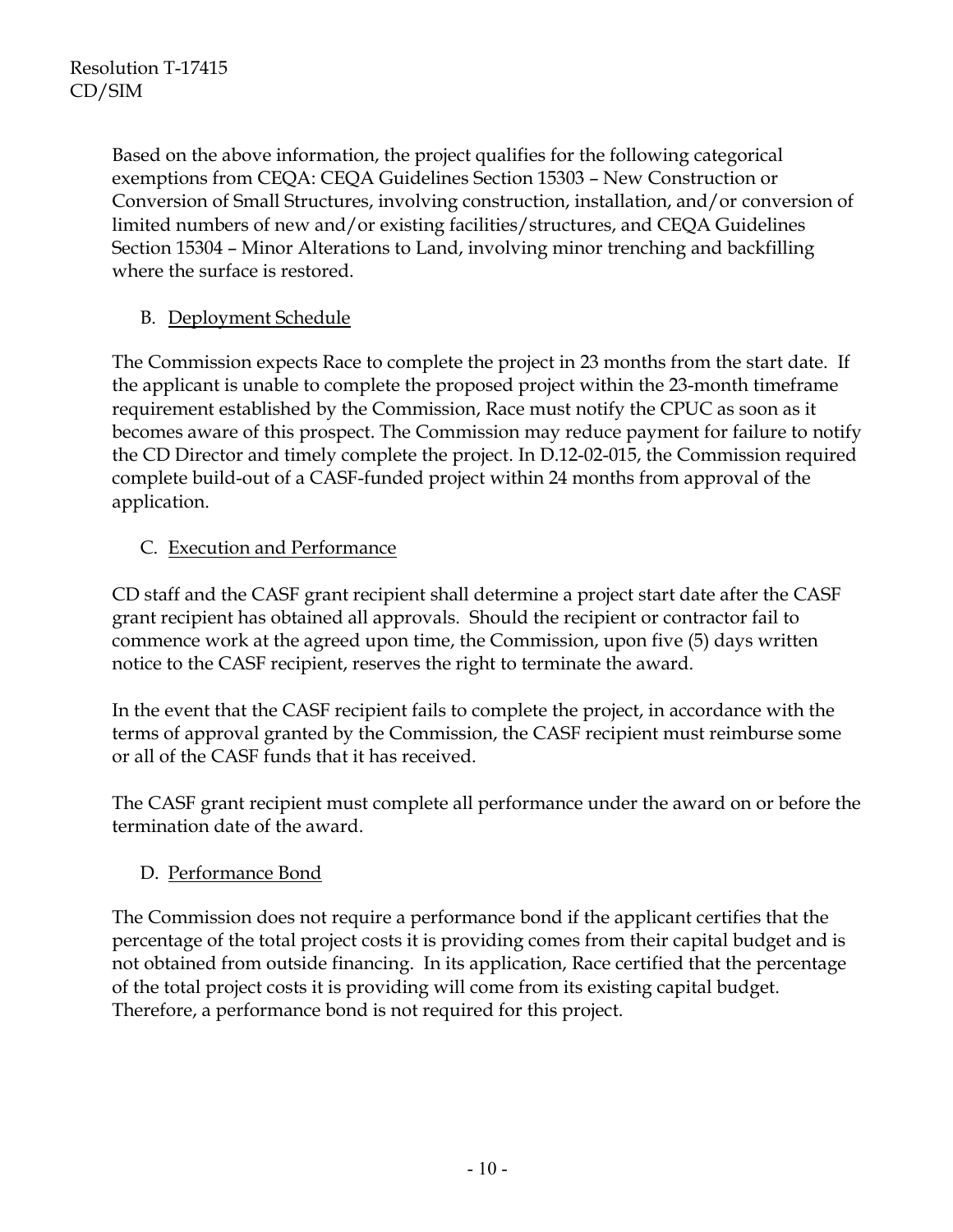### E. Price Commitment Period

The minimum required price commitment period for broadband service to all households within the project area is two years. Race guarantees the price of service offered in the project area for two years.

# F. Project Audit

The Commission has the right to conduct any necessary audit, verification, and discovery during project implementation and construction to ensure that CASF funds are spent in accordance with Commission approval.

The recipient's invoices will be subject to a financial audit by the Commission at any time within three (3) years of completion of the work.

### G. Providing Voice Service

If the grantee is providing voice service in the project area, it must meet the FCC standards for E-911 service and utilize battery backup power.

#### H. Reporting

Grantees must submit quarterly progress reports on the status of the project irrespective of whether grantees request reimbursement or payment. Before full payment of the project, the CASF recipient must submit a project completion report. Progress reports shall use the schedule for deployment, major construction milestones and costs submitted in the proposal, indicate the actual date of completion of each task/milestone, problems and issues encountered, and the actions taken to resolve these problems and issues during project implementation and construction, and identify future risks to the project. Recipients shall also include test results on the download and upload speeds on a per CBG and per ZIP Code basis in the final completion report. Recipients must certify that each progress report is true and correct under penalty of perjury.

I. Submission of Form 477

The Federal Communications Commission (FCC) currently requires broadband providers to submit Form 477 biannually and include speed data. While there is an imperfect match between the current reporting areas for the Form 477 and CASF, Form 477 information will be useful in documenting CASF deployment for the specific new service area(s) of the carrier. CASF recipients shall submit a copy of their Form 477 data directly to the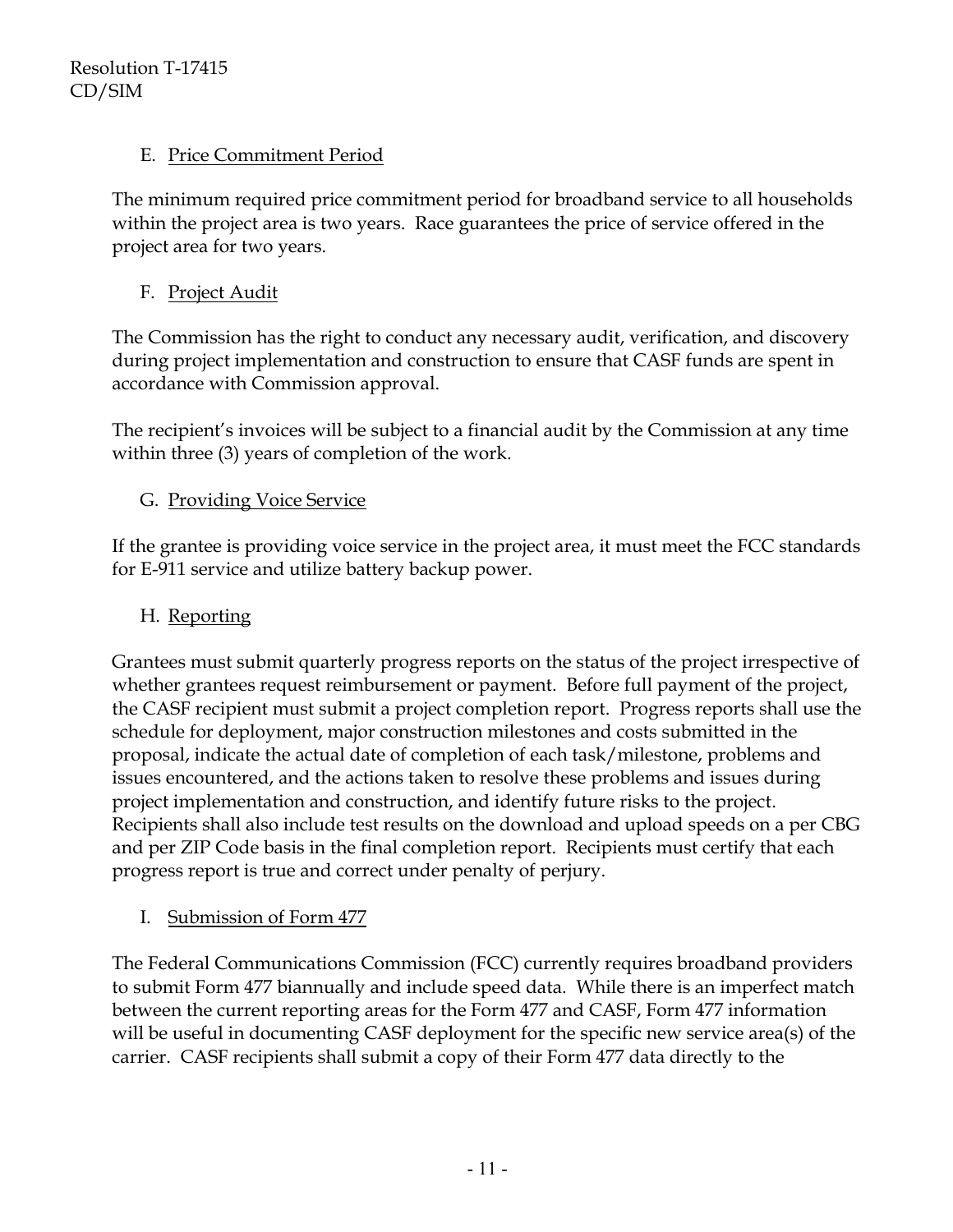Commission, under General Order 66-C, when they submit this data to the FCC for a five year period after completion of the project.<sup>7</sup>

#### **VI. Payments to CASF Recipients**

Submission of invoices from and payments to Race shall be made in accordance with Section XI of Appendix 1 of D.12-02-015 and according to the guidelines and supporting documentation required in that decision.

Payment to Race shall essentially follow the process adopted for funds created under P. U. Code § 270. The following table describes the timeline for processing CASF payments.

| Event                                                                                                           | Payment Cycle 1<br>(Day/Month)                       | <b>Payment Cycle 2</b><br>(Day/Month)                             |
|-----------------------------------------------------------------------------------------------------------------|------------------------------------------------------|-------------------------------------------------------------------|
| Invoices due from Race to                                                                                       | 5 <sup>th</sup> of Month 1                           | $20th$ of Month 1                                                 |
| Payment letters from CD to<br><b>Administrative Services 8</b>                                                  | On 19th of Month 1                                   | On 4 <sup>th</sup> of Month 2                                     |
| Invoices submitted from<br><b>Administrative Services to</b><br>State Controller's Office<br>(SCO) for payments | 20 <sup>th</sup> through 26 <sup>th</sup> of Month 1 | 5 <sup>th</sup> through 13 <sup>th</sup> of<br>Month <sub>2</sub> |

Race may submit its invoices under Payment Cycle 1 or 2.

If any date in this payment schedule falls on a weekend or holiday, that date will be advanced to the next business day but the remaining dates in the payment schedule will remain unchanged. The State Controller's Office (SCO) requires 14 to 21 days to issue payment from the day that requests are received by SCO.

#### **VII. Comments on Draft Resolution**

In compliance with P.U. Code § 311(g), a notice letter was emailed on September 13, 2013, informing all applicants filing for CASF funding and parties on the service list of R.06-06-

 $\overline{a}$ <sup>7</sup> *Approval of the California Advanced Services Fund (CASF) Application Requirements and Scoring Criteria for Awarding CASF Funds* (2008) Cal. P.U.C. Res. No. T-17143 at 4.

<sup>8</sup> The above schedule is contingent on the CASF recipient submitting clear, complete, and error-free invoices to CD. Additional time to process payments may be necessary if CD finds problems with the submitted invoices.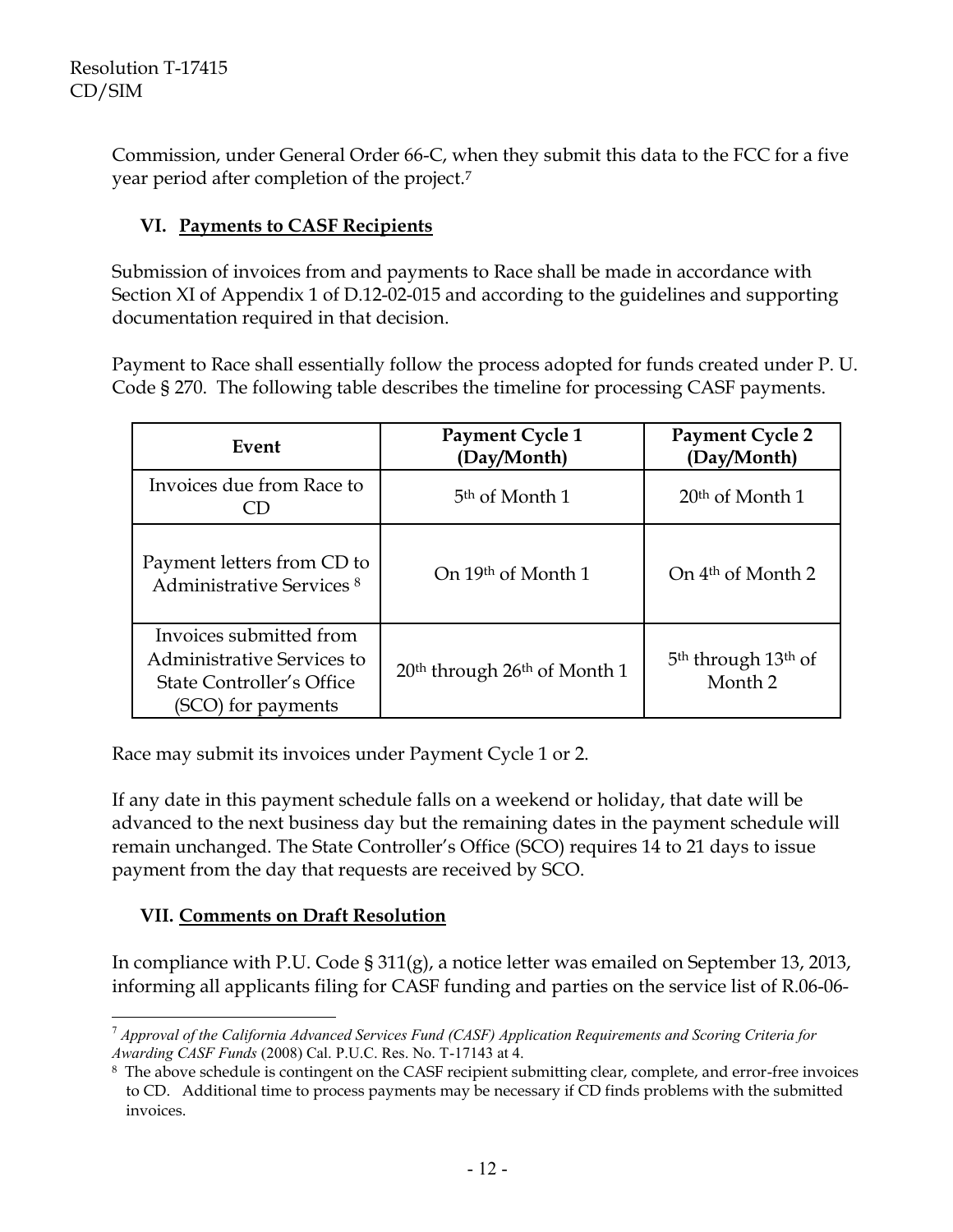028, and the CASF distribution list of the availability of the draft of this Resolution for public comments at the Commission's website [http://www.cpuc.ca.gov/PUC/documents/.](http://www.cpuc.ca.gov/PUC/documents/) This letter also informed parties that the final conformed Resolution adopted by the Commission will be posted and will be available at this same website.

No opening or reply public comments were submitted on this Resolution.

### **VIII. Findings**

- 1. On May 10, 2012, the Commission approved Resolution T-17362 which established the application deadlines for the CASF Broadband Infrastructure Grant Account and the Revolving Loan Account as follows: October 1, 2012, for unserved areas; February 1, 2013, for underserved areas not previously funded by the CASF and hybrid projects that cover both unserved and underserved areas; and, a date to be determined for projects in underserved areas where the existing broadband infrastructure was partially funded by a CASF grant.
- 2. Race, filed an application for CASF funding for its Kern County High Desert Project on February 1, 2013. The Kern County High Desert Project is intended to extend high-speed internet service over a 72.5 square mile area through the expansion of fiber-to-thepremises (FTTP) Last Mile network deployment into the remote area of Race rural exchanges. This expansion will bring high speed internet access to 4,371 households in the Kern County High Desert of Springs, Bear Valley Springs, and a portion of Golden Hills areas. The CBGs impacted by the project are: 60290060021, 60290060031, 60290060041, 60290060061, 60290060062, 60290060063, 60290060071, 60290060072, 60290060073, 60290060081, 60290060082, 60290060083, and 60290060084.
- 4. CD posted the map, CBG**s** and zip code**s** lists by county for the Race Kern County High Desert Project on the Commission's CASF website page under "Pending New CASF Applications to Offer Broadband as of February 11, 2013." CD received one challenge from Verizon Wireless which asserted that it provides Internet service in this area at served speeds. However, Verizon did not respond to CD staff inquiries to validate its challenge, and neither CD staff's mobile drive tests nor the interpolation model based on these tests validated Verizon's maximum advertised speed in the majority part of the project area; therefore CD staff considers the challenge unsubstantiated.
- 5. CD reviewed and analyzed data submitted for the Race Kern County High Desert Project CASF grant application to determine the project's eligibility for CASF funding. This data includes, but is not limited to: proof of a CPCN from the Commission; descriptions of current and proposed broadband infrastructure; geographic information system (GIS) formatted shapefiles mapping the subject areas; assertion that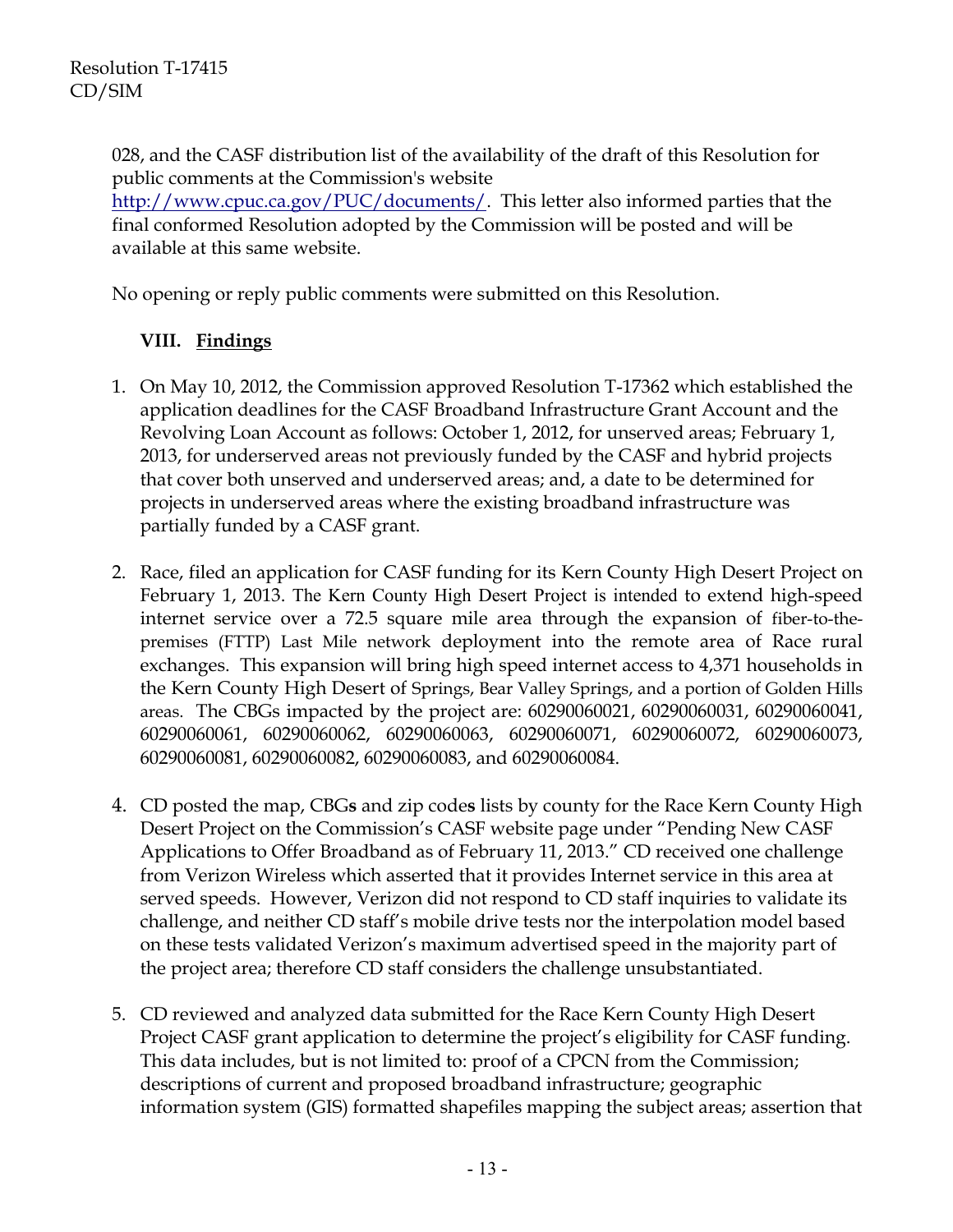the area is underserved; number of potential subscriber households and average incomes; project construction schedule; project budget; proposed pricing and commitment period for new subscribers; and financial viability of the applicant.

- 6. CD reviewed the submitted shapefiles which mapped the proposed broadband deployment using United States 2010 Census data and the California Broadband Availability Map, which contains broadband availability data as of June 30, 2012. This helped to verify the existence or non-existence of broadband service areas and broadband speeds, where available.
- 7. Based on its review, CD determined that the project qualifies for funding under D.12- 02-015 and recommends Commission approval of CASF funding for Race's Kern County High Desert Project.
- 8. Race is not required to post a performance bond because 40% of the total project cost will be financed through Race's existing capital budget.
- 9. Race is required to comply with all guidelines, requirements, and conditions associated with the granting of CASF funds as specified in D.12-02-015 and must submit the FCC Form 477, as specified in Resolution T-17143.
- 10. The Commission finds CD's recommendation to fund the Kern County High Desert Project of Race as summarized in Appendix A to be reasonable and consistent with Commission orders and, therefore, adopts such recommendation.
- 11. Race proposes to conduct all work in already disturbed land, active right of ways and on and in existing infrastructures with no forest, agricultural land or landmarks disturbed. Race will carry out avoidance measures described in this Resolution and prepare a report documenting the study results of the area. The report will be submitted to Commission staff and Race will use the study results in designing the final project to avoid cultural resources by either rerouting planned trenching or delivering the fiber aerially instead of trenching.
- 12. This project is categorically exempt from CEQA review pursuant to CEQA Guidelines Section s15303 – New Construction or Conversion of Small Structures and 15304 – Minor Alterations to Land.
- 13. Race included funds for Contribution In Aid of Construction (CIAC) in its CASF grant request to pay for federal and/or state income taxes that may apply on the CASF grant award. The applicant will not receive the CIAC, if the CASF grant is not taxed. CD staff will be contacting the federal and state taxing authorities to obtain confirmation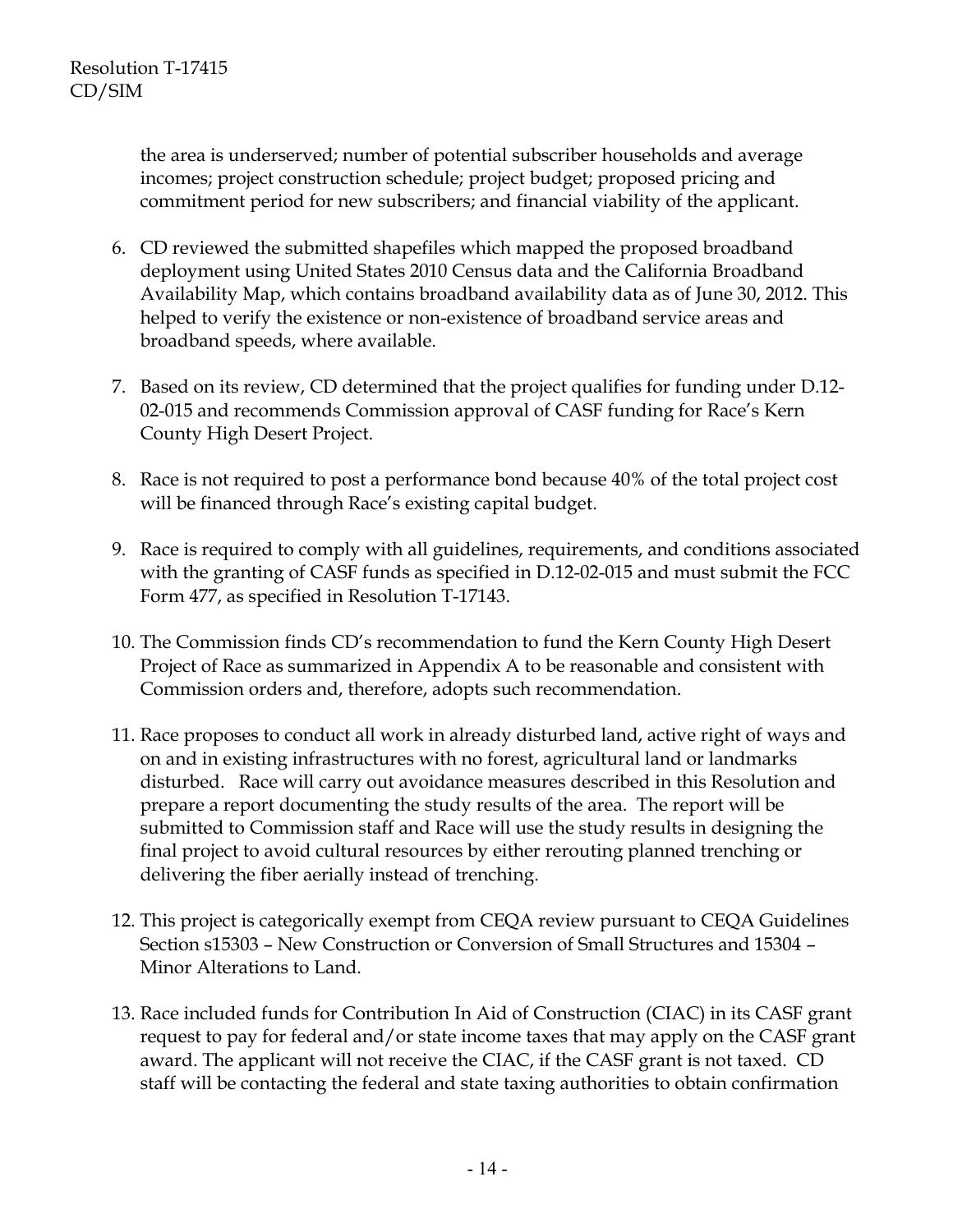regarding the applicability of CIAC on CASF grant awards and will notify the applicant of the outcome.

- 14. A notice letter was emailed on September 13, 2013 informing all applicants filing for CASF funding, parties on the service list of R.06-06-028, and the CASF distribution list of the availability of the draft of this Resolution for public comments at the Commission's website <http://www.cpuc.ca.gov/PUC/documents/>. This letter also informed parties that the final conformed Resolution adopted by the Commission will be posted and available at this same website.
- 15. No opening or reply public comments were submitted on this Resolution.

# **THEREFORE, IT IS ORDERED that:**

- 1. The Commission shall award \$12,583,343 from the CASF to Race for the Kern County High Desert underserved area broadband project as described herein and summarized in Appendix A of this Resolution.
- 2. The program fund payment of \$12,583,343 for this underserved project shall be paid out of the CASF fund in accordance with the guidelines adopted in D.12-02-015 and in accordance with the compliance of avoidance measures described in this Resolution. This CASF grant amount will be reduced by up to \$1,982,380 of Contribution In Aid of Construction if the CASF grant award is not subject to federal and/or state income taxes.
- 3. Payments to the CASF recipient shall be in accordance with Section XI of Appendix 1 of D.12-02-015 and in accordance with the process defined in the "Payments to CASF Recipients" section of this Resolution.
- 4. The CASF fund recipient, Race, shall comply with all guidelines, requirements and conditions associated with the CASF funds award as specified in D.12-02-015 and must submit the FCC Form 477, as specified in Resolution T-17143.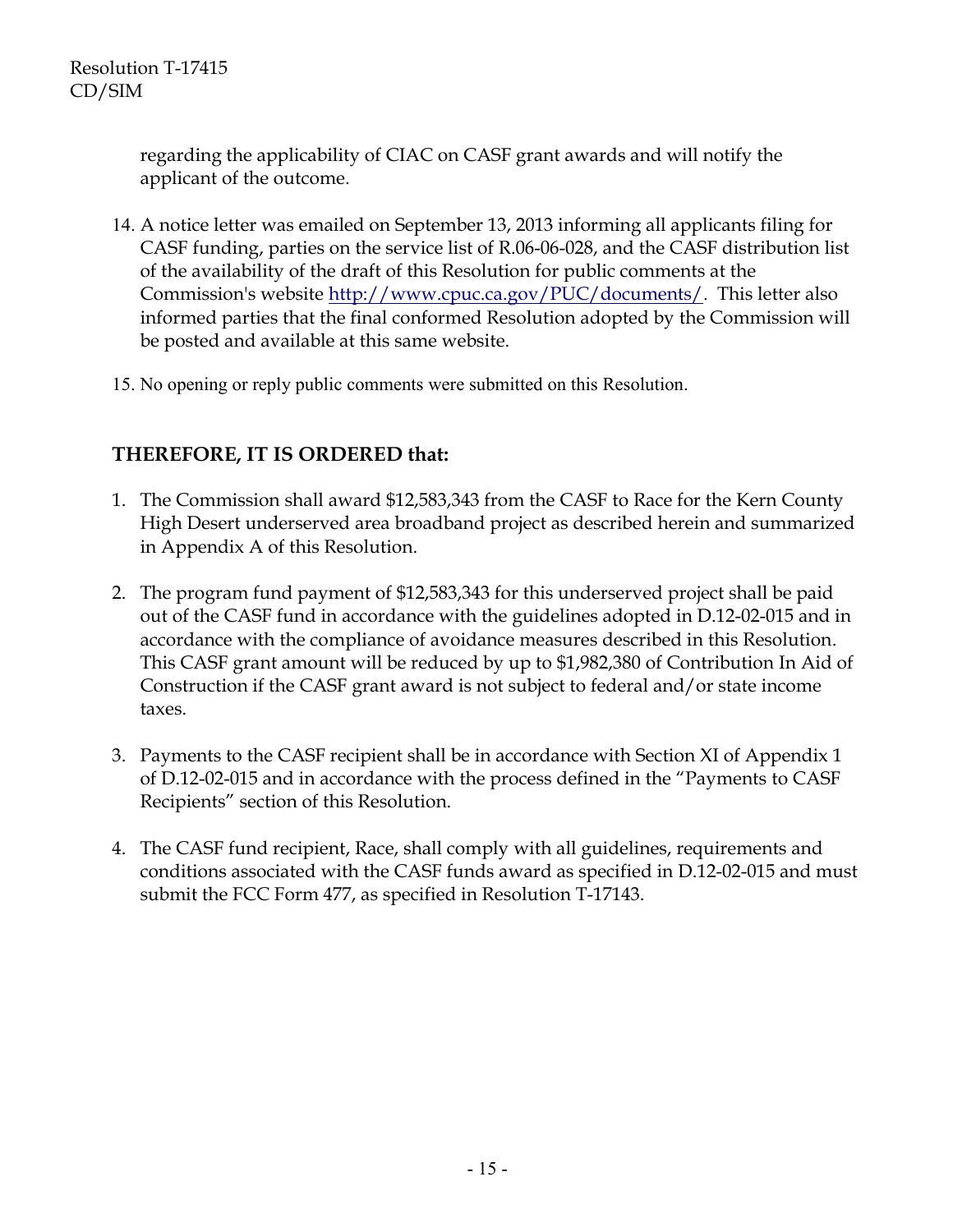Resolution T-17415 CD/SIM

This Resolution is effective today.

I hereby certify that this Resolution was adopted by the Public Utilities Commission at its regular meeting in Redding, California, on October 17, 2013. The following Commissioners approved it:

/s/ Paul Clanon

PAUL CLANON Executive Director

 MICHAEL R. PEEVEY President MICHEL PETER FLORIO CATHERINE J.K. SANDOVAL MARK J. FERRON CARLA J. PETERMAN Commissioners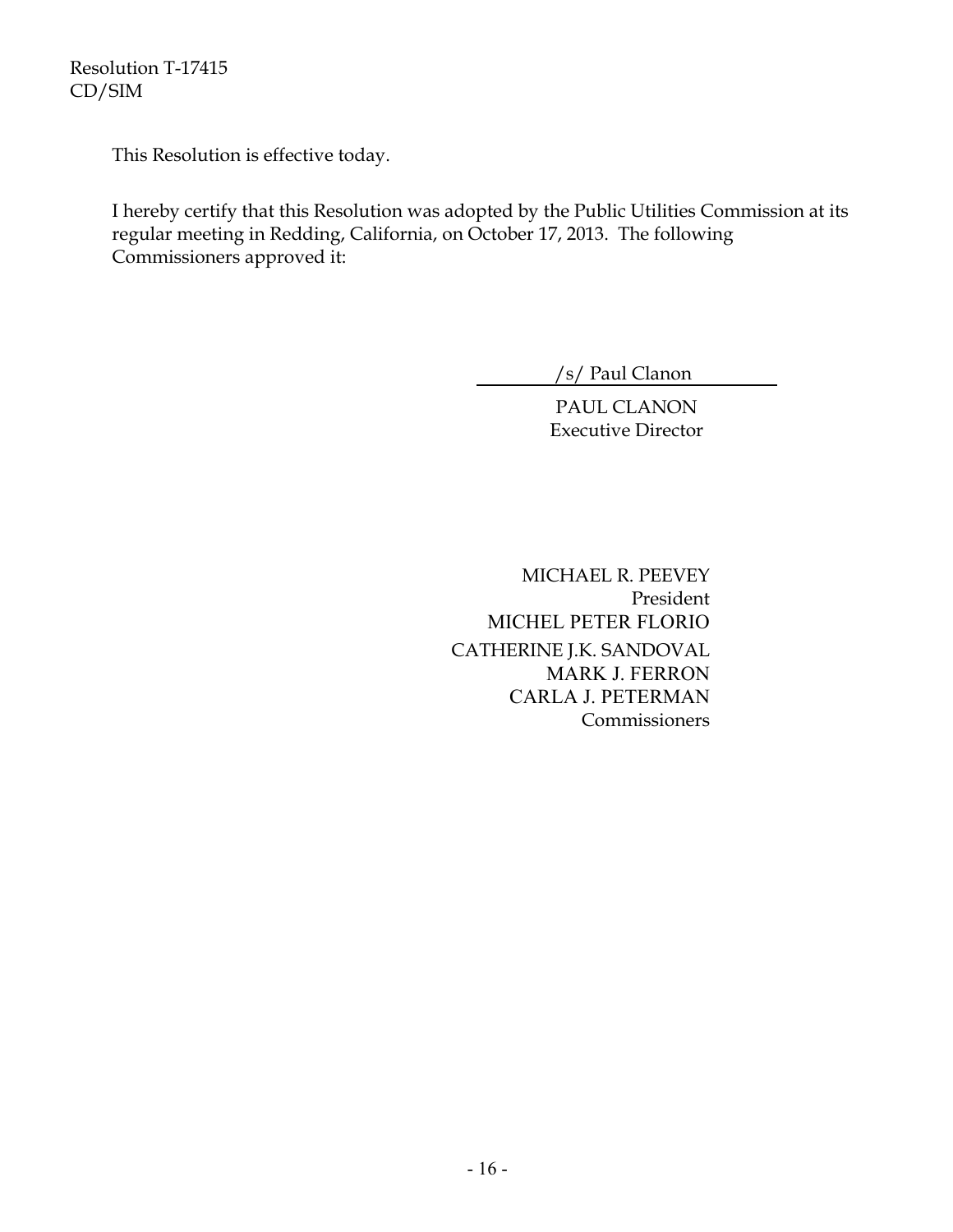#### **APPENDIX A Resolution T-17145 Race Telecommunications, Inc. Kern County High Desert Project Key Information**

| <b>Project Name</b>    | Race Telecommunication, Inc. Kern County High Desert Project                             |                                                             |
|------------------------|------------------------------------------------------------------------------------------|-------------------------------------------------------------|
|                        |                                                                                          |                                                             |
| Project Plan           | To deploy a fiber-to-the-premises (FTTP) Last Mile network to serve 100% of the<br>homes |                                                             |
| Project Size (in       |                                                                                          | 72.5                                                        |
| square miles)          |                                                                                          |                                                             |
| Download/              |                                                                                          |                                                             |
| upload speed (in       | 1Gbps/100 Mbps                                                                           |                                                             |
| Mbps)                  |                                                                                          |                                                             |
| Location               |                                                                                          | Kern County High Desert                                     |
| Community<br>Name      |                                                                                          | Springs, Bear Valley Springs, and a portion of Golden Hills |
| CBGs/                  | 60290060021                                                                              | \$0                                                         |
| Household              |                                                                                          |                                                             |
| <b>Income</b>          | 60290060031                                                                              | \$59,375                                                    |
|                        | 60290060041                                                                              | \$0                                                         |
|                        | 60290060061                                                                              | \$53,558                                                    |
|                        | 60290060062                                                                              | \$46,016                                                    |
|                        | 60290060063                                                                              | \$94,652                                                    |
|                        | 60290060071                                                                              | \$101,843                                                   |
|                        | 60290060072                                                                              | \$68,984                                                    |
|                        | 60290060073                                                                              | \$51,745                                                    |
|                        | 60290060081                                                                              | \$69,925                                                    |
|                        | 60290060082                                                                              | \$94,044                                                    |
|                        | 60290060083                                                                              | \$62,148                                                    |
|                        | 60290060084                                                                              | \$84,271                                                    |
| <b>ZIP</b> Codes       | 93561                                                                                    |                                                             |
| <b>Estimated</b>       |                                                                                          |                                                             |
| Potential              |                                                                                          |                                                             |
| <b>Subscriber Size</b> | 4,371                                                                                    |                                                             |
| Households/            |                                                                                          |                                                             |
| <b>Subscribers</b>     |                                                                                          |                                                             |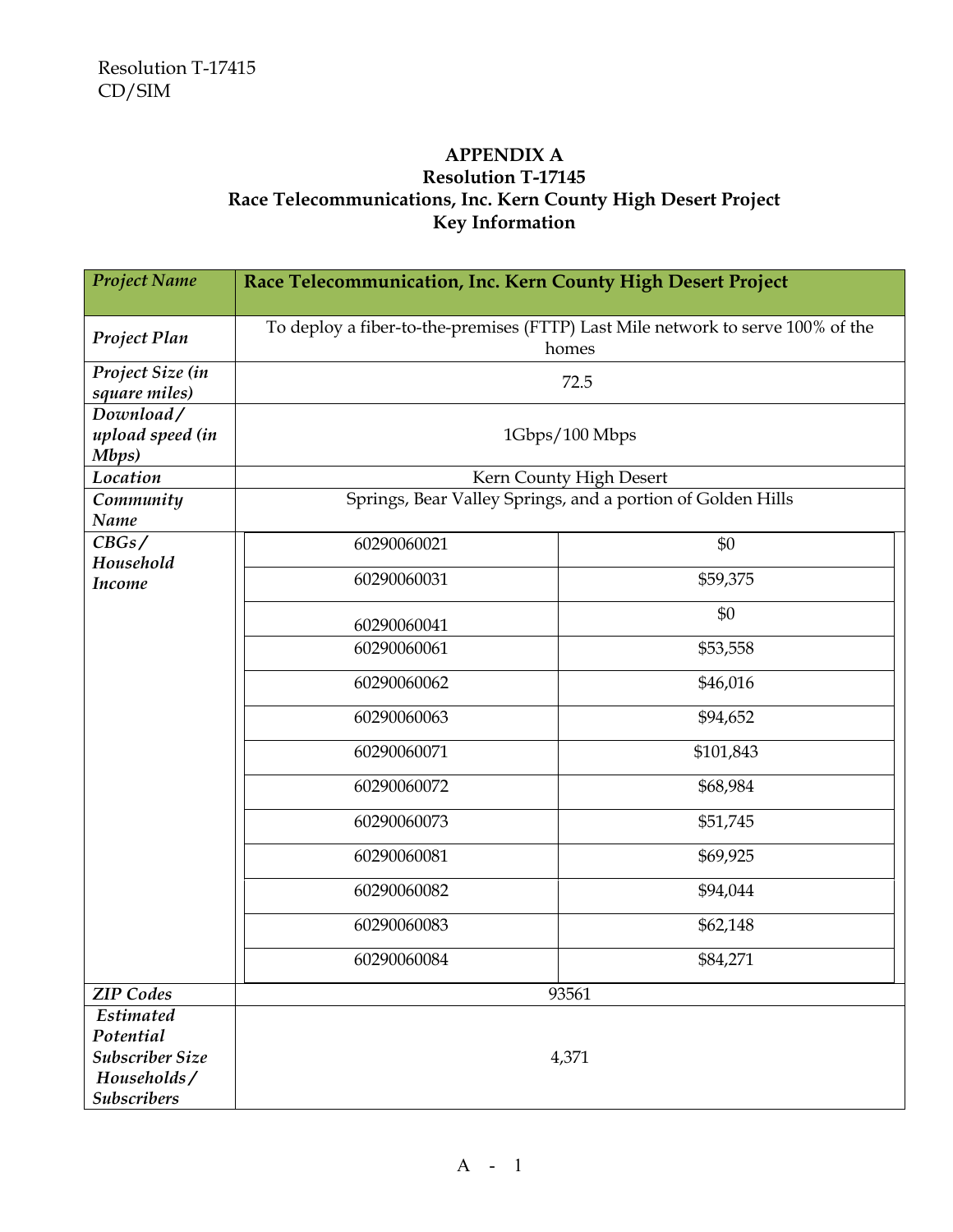| Deployment<br>Schedule (from<br>Commission<br>approval date) | 23 months    |
|--------------------------------------------------------------|--------------|
| <b>Proposed Project</b>                                      |              |
| <b>Budget</b>                                                |              |
| Total                                                        | \$19,650,652 |
| <b>Amount of CASF</b><br><b>Funds Requested</b><br>(60%)     | \$12,583,343 |
| Internally funded<br>(40%)                                   | \$7,067,309  |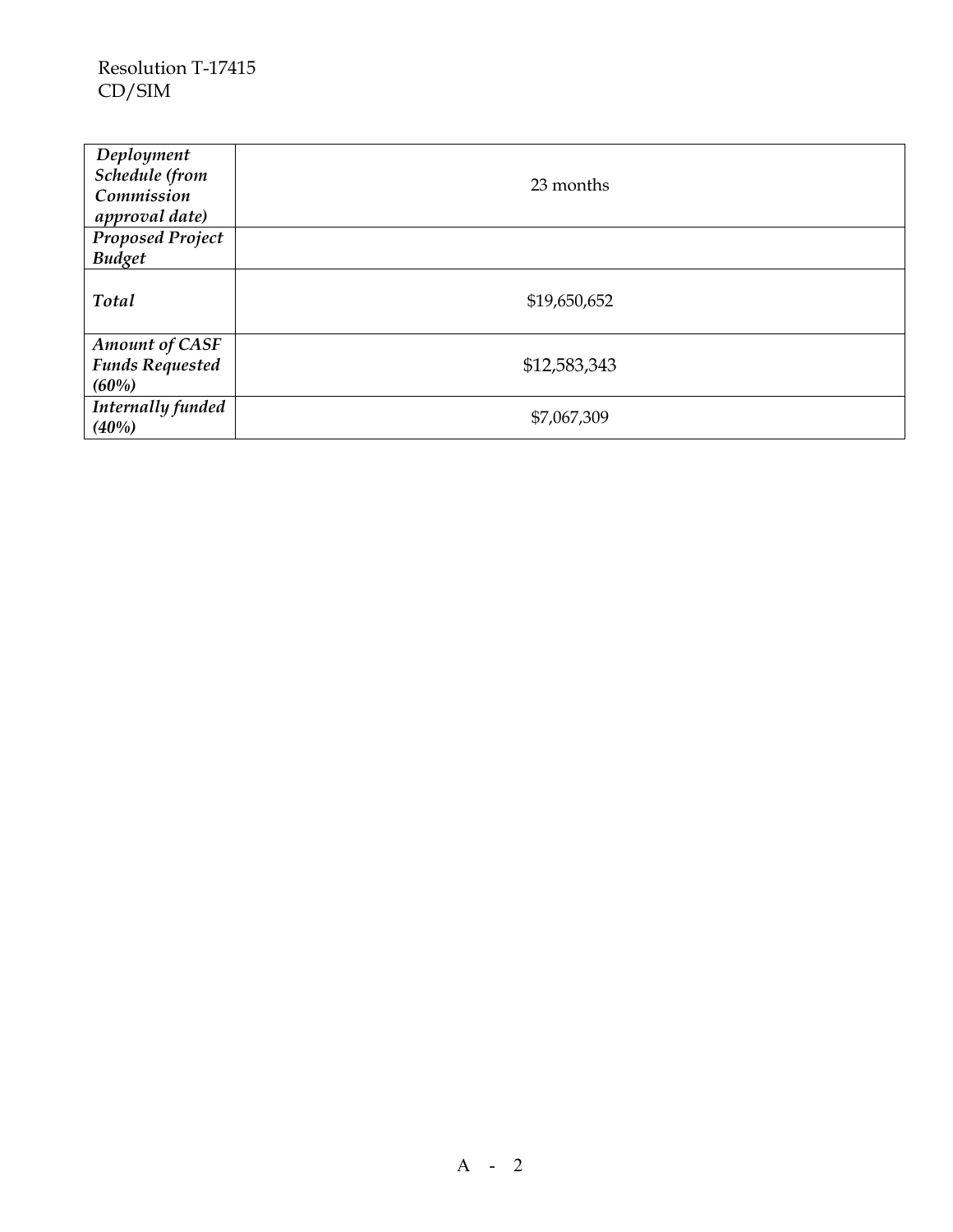# **APPENDIX A**

# **Resolution T- 17415**

**Race Telecommunications Inc., Kern County High Desert Project Regional Map**

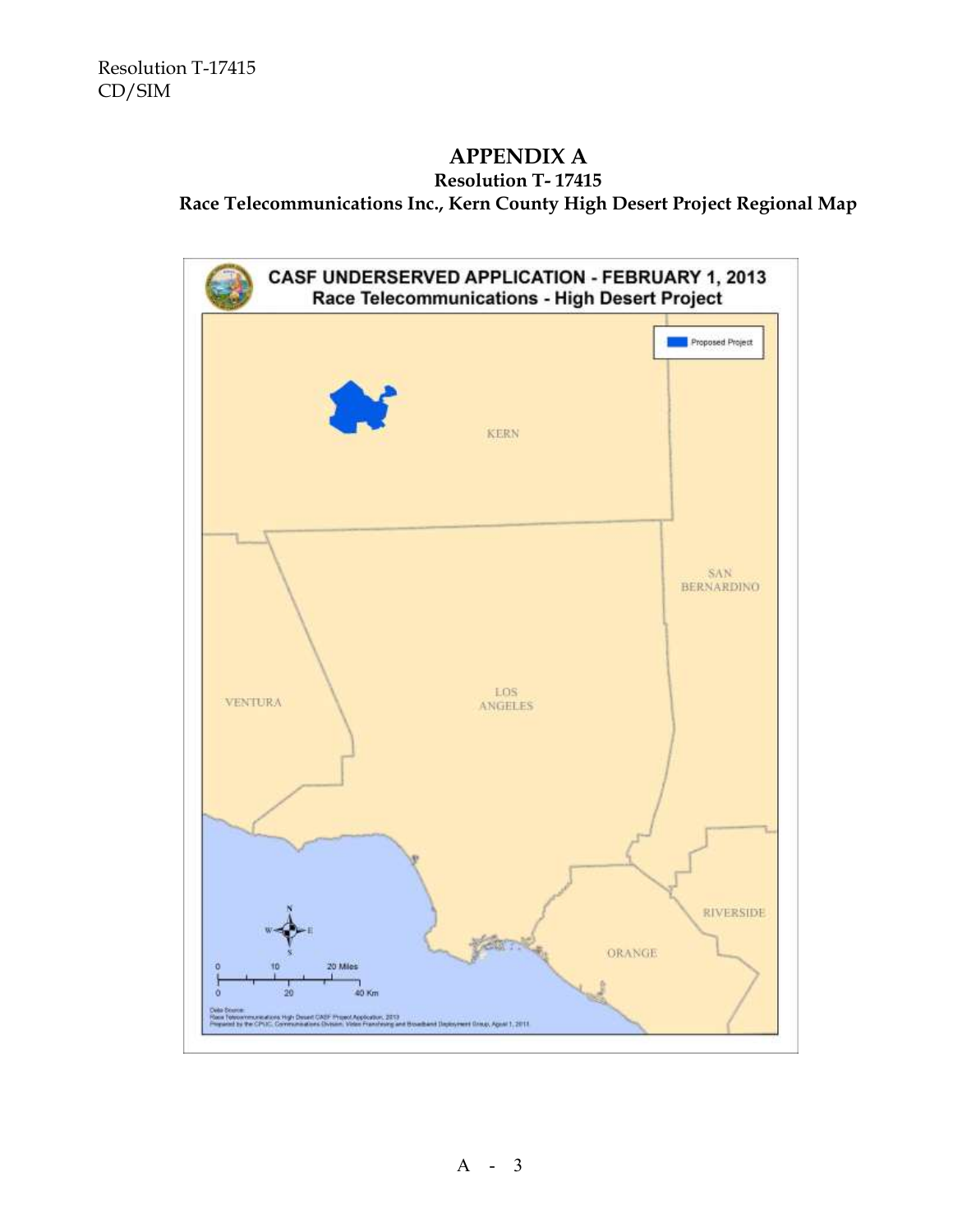# **APPENDIX A**

**Resolution T- 17415 Race Telecommunications Inc., Kern County High Desert Project Shapefiles**



END OF APPENDIX A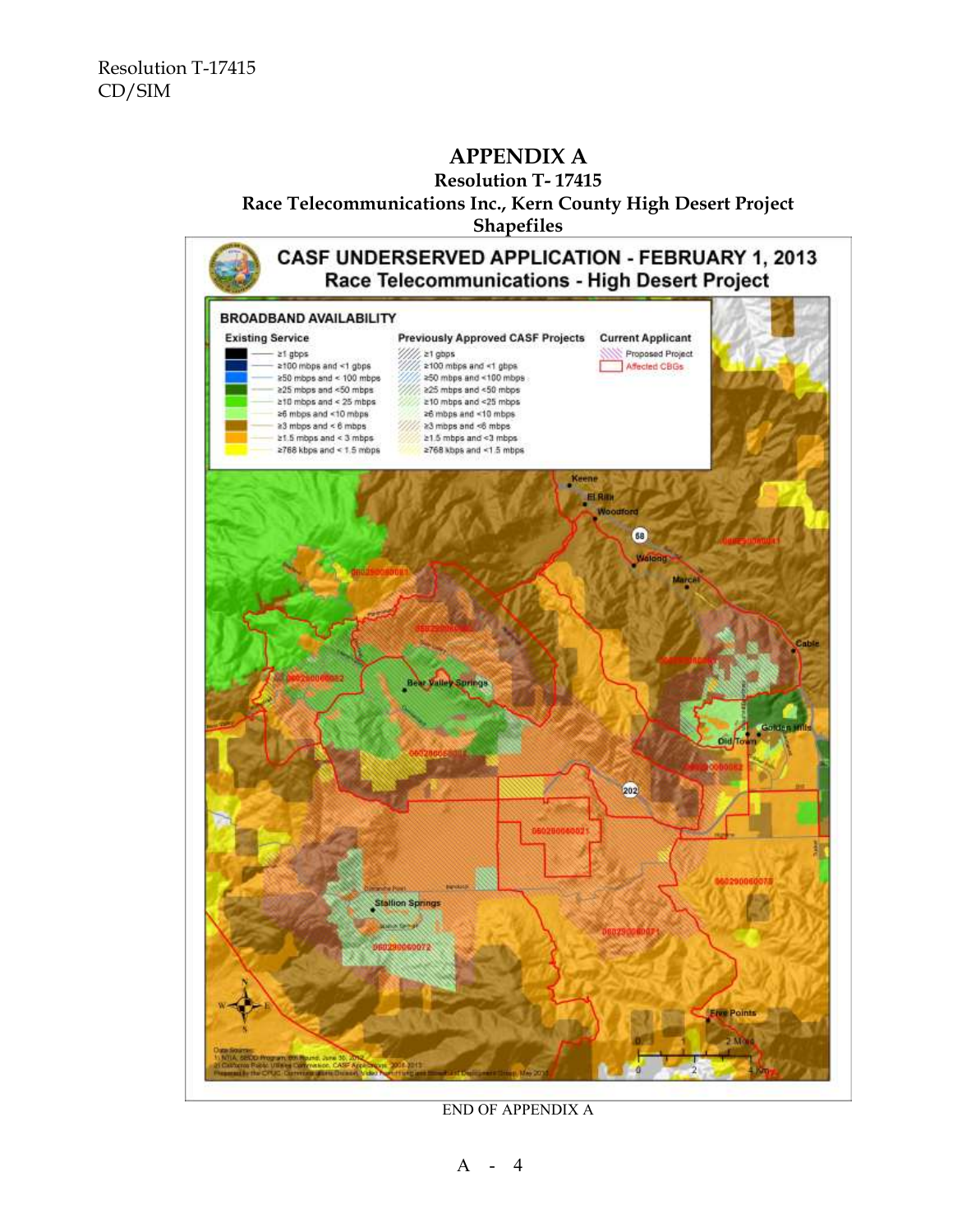#### **APPENDIX B Resolution T-17415 Mobile Wireless and Satellite Data Caps and Pricing**

#### **Verizon's HomeFusion Broadband Plans (Speeds: 5 – 12 Mbps download and 2 – 5 Mbps upload)**

| Monthly Data | <b>Monthly Price</b> |
|--------------|----------------------|
| Allowance    |                      |
|              |                      |
| 10GB         | \$60                 |
| 20GB         | \$90                 |
| 30GB         | \$120                |

# **Verizon's Smartphone Share Everything Plans**

| Monthly Data<br>Allowance | <b>Monthly Price</b> |
|---------------------------|----------------------|
| 6GB                       | \$80                 |
| 10GB                      | \$100                |
| 20GB                      | \$150                |
| 30GB                      | \$225                |

#### **Satellite Provider plans in the area at served speeds**

| Company    | <b>Speeds</b>     | Monthly Data Allowance | Monthly |
|------------|-------------------|------------------------|---------|
|            |                   |                        | Price   |
|            |                   |                        |         |
| Skycasters | 6 Mbps download/  | $15$ GB                | \$999   |
|            | 1.5 Mbps upload   | (12 GB down / 3 GB up) |         |
| Hughes     | 10 Mbps download/ | $15$ GB                | \$80    |
|            | 2 Mbps upload     |                        |         |